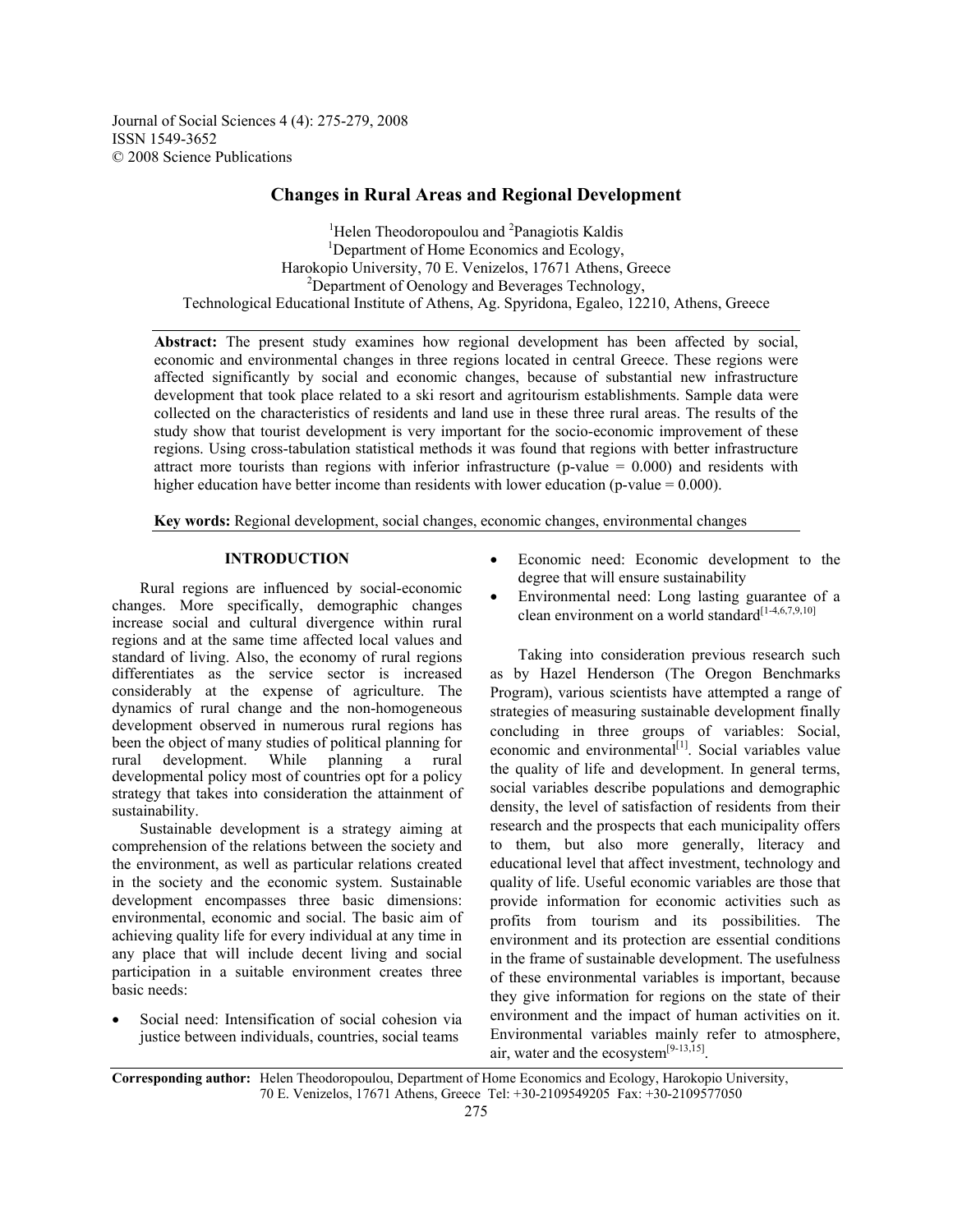During the last decade, substantial new infrastructure development took place in rural areas in central Greece, which have changed the social, economic and environment conditions in this area. The most important structures that developed and changed the character of the study area were related to a ski resort, agritourism establishments and a new road that joined the city of Athens with these areas. In view of the fact that these areas are now more accessible from the city of Athens, many people, who work and live in Athens, choose and go for vacation to those rural areas. The result is that there is an increasing demand for agritourism establishments and the character of the land is changing from that of farms to residential areas. The increasing population and real estate without a specific plan for growth can have a negative effect on sustainable development<sup>[14,16,17]</sup>.

 The aim of the present study is to examine and illustrate the current socio, economic and environmental conditions through the measurement of variables that describe the quality of life based on the three basic social, economic and environmental needs in central Greece.

## **MATERIAL AND METHODS**

 The study area consisted of three regions namely Mariolata, Gravia and Amfiklia located in central Greece. The following data on the social, economic and environmental development of the study regions were collected through a questionnaire survey during the spring of 2007: Demography, infrastructure, access to information, education, employment, transportation, tourism, agriculture, environmental protection, new technology transfer, real estate development, advantages and disadvantages of the regions. The investigators completed the questionnaires by visiting a random sample of residents who agreed to participate in the study and directly interviewing them in order to avoid misunderstanding in the completion of the questionnaires. The statistical frame of the study was based on a sample of 120 residents randomly selected in the three regions of central Greece that corresponds to 3% of population of each one from the three regions.

 The data collected were analysed using descriptive statistics for calculating the means and standard deviations of continuous variables and the frequencies and percentages of discrete variables. Finally, crosstabulations were made between related responses and the chi-square  $(x^2)$  test of independence was used for statistical comparisons among them. We are reporting all significant dependencies with p-values of  $\alpha$  = 0.001, our standard significant level.

#### **RESULTS AND DISCUSSION**

 The three rural regions of Mariolata, Gravia and Amfiklia that were examined are towns with important histories since ancient times. They are located at the foot of mountain Parnassos where the first ski resort in Greece was established next to the valley of the river Kifissos in central Greece. Based on the 2001 census, the town of Mariolata had a population of 539. The town of Gravia had a population of 897 and the town of Amfiklia had a population of 2,500. However, their population doubles during winter vacation and weekends. The most important sector of the local economy is the rural sector (62.9%) with principle products including tobacco, cotton, cereals and livestock-farming. The tourist sector participates with a smaller percentage (11.4%) with its main activities including skiing on the mountain, hot natural spa and agritourism. These regions have more possibilities for tourist development with undeveloped but important archaeological sites and places of natural beauty $[8]$ .

 Based on the data analysis of the 120 questionnaires the majority of respondents were men (54.3%) and their age ranged from 30-39 years old (24.8%). Most of the respondents were married (64.8%) and the average number of children per married responder was two. Most of the individuals were public employees (31.4%). Among the respondents who are farmers, 42.9% of them own a private enterprise and 32.4% are employed in the private sector. Their education level was mostly lyceum (61.9%) and their family monthly income was mainly 1001-1500  $\epsilon$ (41%). In addition, most of the individuals (48.6%) believe that technology reaches them fast enough, but they are not very satisfied (34.3%) with technology implementation. Also, they believe (76.2%) that the population density is very low. Table 1-4 show the above data.

Table 1: Age of the respondents  $(n = 120)$ 

| Age       | percentage $(\% )$ |
|-----------|--------------------|
| $10-19$   | 005.7              |
| $20 - 29$ | 018.1              |
| 30-39     | 024.8              |
| 40-49     | 020.0              |
| 50-59     | 014.3              |
| >65       | 017.1              |
| Total     | 100.0              |

Table 2: Educational level of the respondents  $(n = 120)$ 

| Educational level | percentage $(\% )$ |
|-------------------|--------------------|
| Primary school    | 020.0              |
| High school       | 018.1              |
| Lyceum            | 061.9              |
| Total             | 100.0              |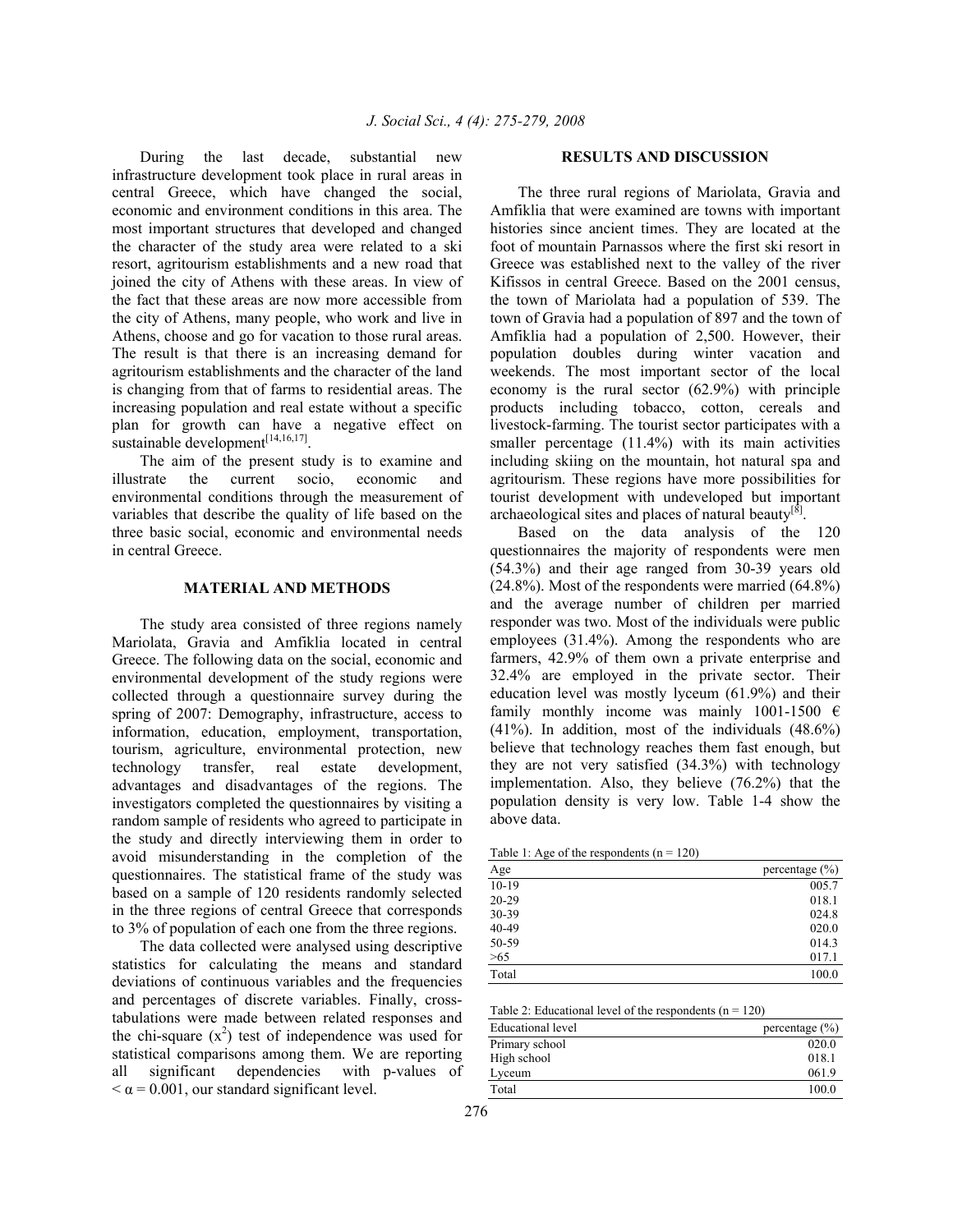Table 3: Occupation of the respondents  $(n = 120)$ 

| Occupation       | percentage $(\% )$ |
|------------------|--------------------|
| Farmer           | 021.9              |
| Public employee  | 031.4              |
| Private employee | 019.0              |
| Self employed    | 009.5              |
| Unemployed       | 018.1              |
| Total            | 100.0              |

| Table 4: Income of the respondents $(n = 120)$ |                    |  |
|------------------------------------------------|--------------------|--|
| Income                                         | percentage $(\% )$ |  |
| $0 - 500$                                      | 008.6              |  |
| 501-1000                                       | 015.2              |  |
| 1001-1500                                      | 041.0              |  |
| 1500-2000                                      | 035.2              |  |
| Total                                          | 100.0              |  |

Table 5: Opinion of locals on reasons that tourists are attracted to visit the examined regions  $(n = 120)$ 

| Reasons           | percentage $(\% )$ |
|-------------------|--------------------|
| Ski centre        | 045.7              |
| Relaxation        | 004.8              |
| Local restaurants | 001.9              |
| Resort            | 001.0              |
| Landscape         | 017.1              |
| Countryside       | 012.4              |
| No reason         | 017.1              |
| Total             | 100.0              |

 Also, according to the analysis of the data the majority of the respondents (82.9%) believed that their regions attracts tourism mainly because of the ski centre (45.7%) and 96.2% believe that soft tourism will be the most important sector in their area for supporting employment in the future. In addition, they reported that the populations in the study regions double during vacation time because of the tourists. Most (53.3%) believed that the creation of new enterprises could improve local economy and half of these respondents (24.8%) believed that specifically the growth of year around or non-seasonal tourism could improve the local economy. A high percentage of the respondents (44.8%) believe that private initiative for investment is low.

 Most of the individuals used their private car for transportation (78.1%) and only 13.3% used public transportation. Also, most of the respondents (76.2%) believe that there is no deterioration as far as air and water pollution in their region and they believe that their city is sustainable (96%). In response to the question about the comparative advantage of the region most of the respondents replied that it is mostly the natural environment (27.6%).

 Table 5 shows what the locals think motivates the tourists to visit the examined regions. Table 6-8 show what the locals think are the advantages, the disadvantages and the most important infrastructure of the regions.

Table 6: Opinion of locals on advantages of the examined regions  $= 120$ 

| $(11 - 120)$           |                    |
|------------------------|--------------------|
| Advantages             | percentage $(\% )$ |
| Geographical position  | 003.8              |
| Environment            | 027.6              |
| Local customs          | 004.8              |
| Hospitality            | 010.5              |
| Mountainous landscape  | 005.7              |
| Low population density | 007.6              |
| Tranquillity           | 005.7              |
| Local restaurants      | 001.9              |
| Green landscape        | 032.4              |
| Total                  | 100.0              |

Table 7: Opinion of locals on disadvantages of the examined regions  $(n = 120)$ 

| Disadvantages                   | percentage $(\% )$ |
|---------------------------------|--------------------|
| Bad roads                       | 005.7              |
| Local's attitude                | 026.7              |
| Bad sewerage                    | 003.8              |
| Immigrants                      | 049.5              |
| Infrastructure                  | 005.7              |
| Far distance from urban centres | 008.6              |
| Total                           | 100.0              |

Table 8: Opinion of locals on most important infrastructures in the region ( $n = 120$ )

| Infrastructures                     | percentage $(\% )$ |
|-------------------------------------|--------------------|
| Irrigation                          | 015.2              |
| Canals                              | 015.2              |
| Restoration of historical buildings | 016.2              |
| Road construction and maintenance   | 014.3              |
| New buildings                       | 021.0              |
| Cultural centres                    | 018.1              |
| Total                               | 100.0              |

 Furthermore, using cross-tabulation statistical methods it was found that regions with better infrastructure attract more tourists than regions with inferior infrastructure (p-value =  $0.000 < \alpha = 0.001$ ). Also, it was found that residents with higher education have better income than residents with lower education (p-value =  $0.000 < \alpha = 0.001$ ).

## **CONCLUSION**

 The results of the present study indicate that the three examined regions of Amfiklia, Gravia and Mariolata have important advantages that can support sustainable development. These regions are mainly rural regions where the dominant production is tobacco, cotton, cereals and livestock-farming. All three regions are characterized by mild climate, common history and cultural heritage, important archaeological sites and natural beauty, tourism and small to medium-sized enterprises that are related to tourism.

 However, today the primary sector based for many years on community subsidies for crop cultivation, e.g. tobacco, is in decline and it can not offer a satisfactory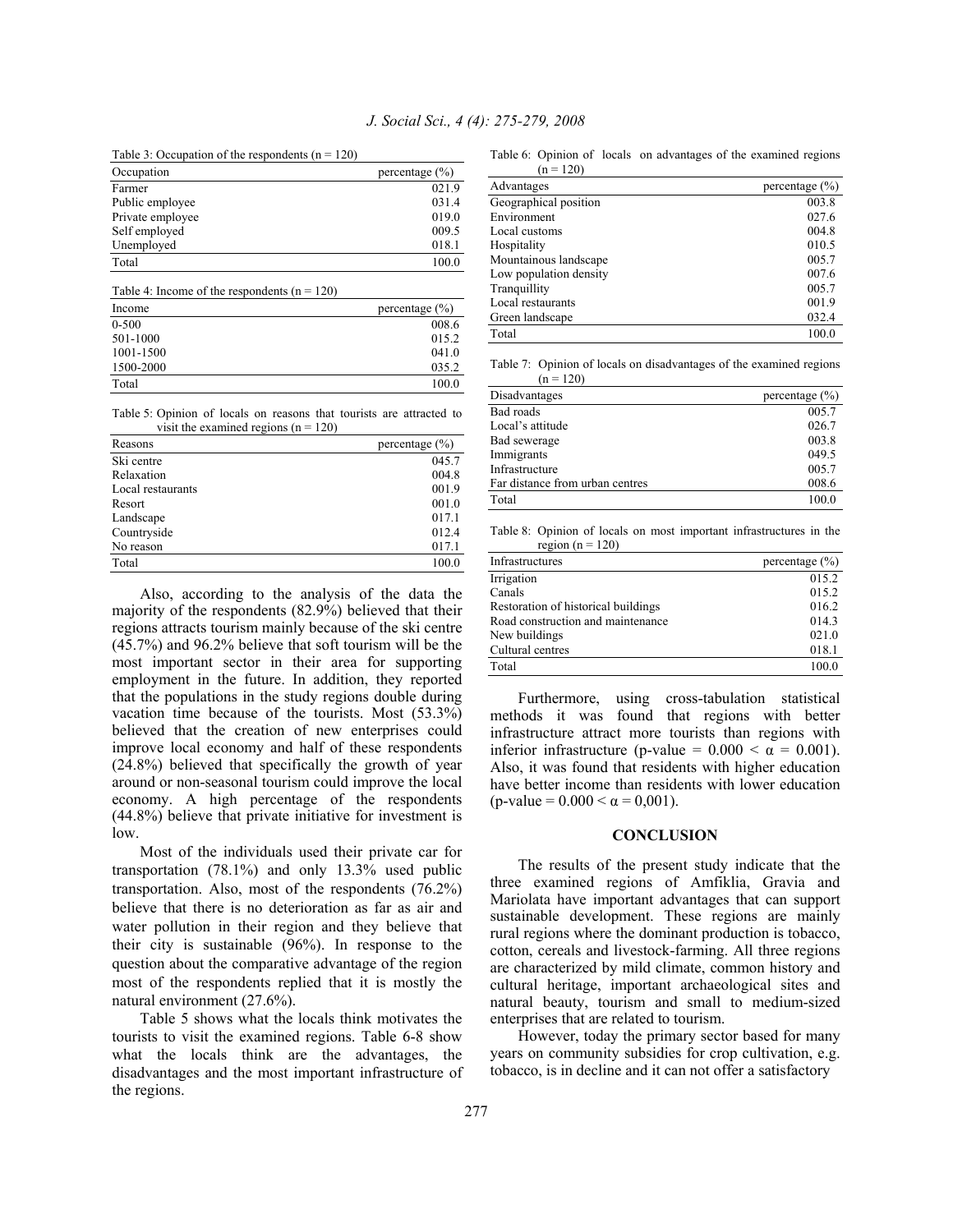family income. Tourism, which is a new rising economic activity in the examined regions, could become a supplement for family income. The examined regions double their population during winter vacations and weekends because of tourists, therefore, investment for expanding tourist activities all year around could increase local income even more by founding new stores and enterprises, which will cause the expansion of public and private services like banks, health centres, coffee shops, restaurants, infrastructure and transportation. Tourist development is very important for socio-economic improvement not only for a region, but also for an entire country. However, the respondents' concern about their own 'attitudes' and about 'immigrants' might constitute social barriers to the kind of development that it is proposed above. For that reason it is important educational programs to be introduced that they will target these two issues to improve prospects for tourism development. Nevertheless, this progress demands highly educated people. Therefore, improvement of education, investments and infrastructure without downgrading the natural environment will attract more visitors. In addition, young persons who often abandon their place of origin to live in the cities due to lack of employment opportunities and in search of social-cultural interests could have more possibilities for jobs because of the increase in tourism.

 Furthermore, all three regions, besides recent infrastructures developments, still have deficiencies in basic infrastructures-water supply, sewage network, health, education facilities-that impede any developments and degrade the quality of life of residents and visitors.

 Therefore, it is very important for the examined regions to introduce suitable policy formulation and program implementation in order to overcome their problems and to have sustainable development. These policies must suggest specific constraints for tourism increase in order to avoid environmental deterioration, to promote vocational programs in order to increase employment, to encourage environmentally friendly activities and most important to create the necessary infrastructure in the area.

## **ACKNOWLEDGMENT**

 The researchers are grateful to Dr. Dean MacCannell, Professor Emeritus in Environmental Design and Landscape Architecture University of California, Davis, USA, for valuable discussions.

## **REFERENCES**

1. Atkisson, A., 1996. Developing indicators on sustainable community: Lesson from sustainable settle. Environ. Impact Access Revolut., 16: 337-350.

- 2. Azari, R. and J.B. Pick, 2005. Technology and society: Socioeconomic influences on technological sectors for united states countries. Int. J. Inform. Manage., 25: 21-37. http:// cat.inist.fr/?aModele=afficheN&cpsidt=16470573.
- 3. Bergstrom, O. and P. Dobers, 2000. Organizing sustainable development: From diffusion to translation. Sustain. Develop., 8: 167-179.
- 4. Deng, F.F. and Y. Huang, 2004. Uneven land reform and urban sprawl in China: The case of Beijing. Prog. Plann., 61: 211-236.
- 5. Drummond, I. and T. Marsden, 1999. The Condition of Sustainability. 1st Edn., Routledge Publishers, London, ISBN: 0415194938, pp: 242.
- 6. European Commission, 1998. Sustainable Development in the Urban Union: Action Plan, Brussels.
- 7. European Commission, 1999. The Structural Funds and the coordination thereof with the Cohesion Fund-Plan of Directives for the programmes 2000- 2006, Brussels 3.2.
- 8. Hellenic Ministry of the Interior, Public Administration and Decentralisation, 2008.
- 9. Hopwood, B., M. Mellor and G. O'Brien, 2005. Sustainable development: Mapping different approaches*.* Sustain. Develop., 13: 38-52.
- 10. Mitoula, R., 2006. Sustainable regional development in E.U. and Reshaping of Greek Urban Environment. ed. STAMOULI, Athens.
- 11. Moldan, B. and S. Billharz, 1998*.* Sustainable Indicators-Report of the Project on Indicators of Sustainable Development. John Wiley and Sons., UK.
- 12. Redclift, M., 2000. Sustainability: Life Changes and Livelihoods. Routledge, London, pp: 196.
- 13. Roldan, B.A. and S.A.Valdes, 2002. Proposals and application of a sustainable development index. Ecol. Indicat., 2: 251-256.
- 14. Saplaoura, P., K. Apostolopoulos and H. Theodoropoulou, 2004. Investigation of possibilities of growth of mountainous regions of country: The case of further endogenous development of province of Metsovo. 3rd Interdisciplinary Inter-university Congress of Polytechnic School of Athens. The completed development in the Mountainous Regions. Theory and Act. Centre of Interdisciplinary Research from Metsovo. Institution of Development of ME.K.DE. Library ΜΕ.Κ.∆.Ε., Ε.Μ.Π.: 3. Athens, pp: 308-328.
- 15. Snangenberg, J.H., 2004. Reconciling sustainability and growth: Criteria, indicators and policies. Sustain. Develop., 12: 74-86.